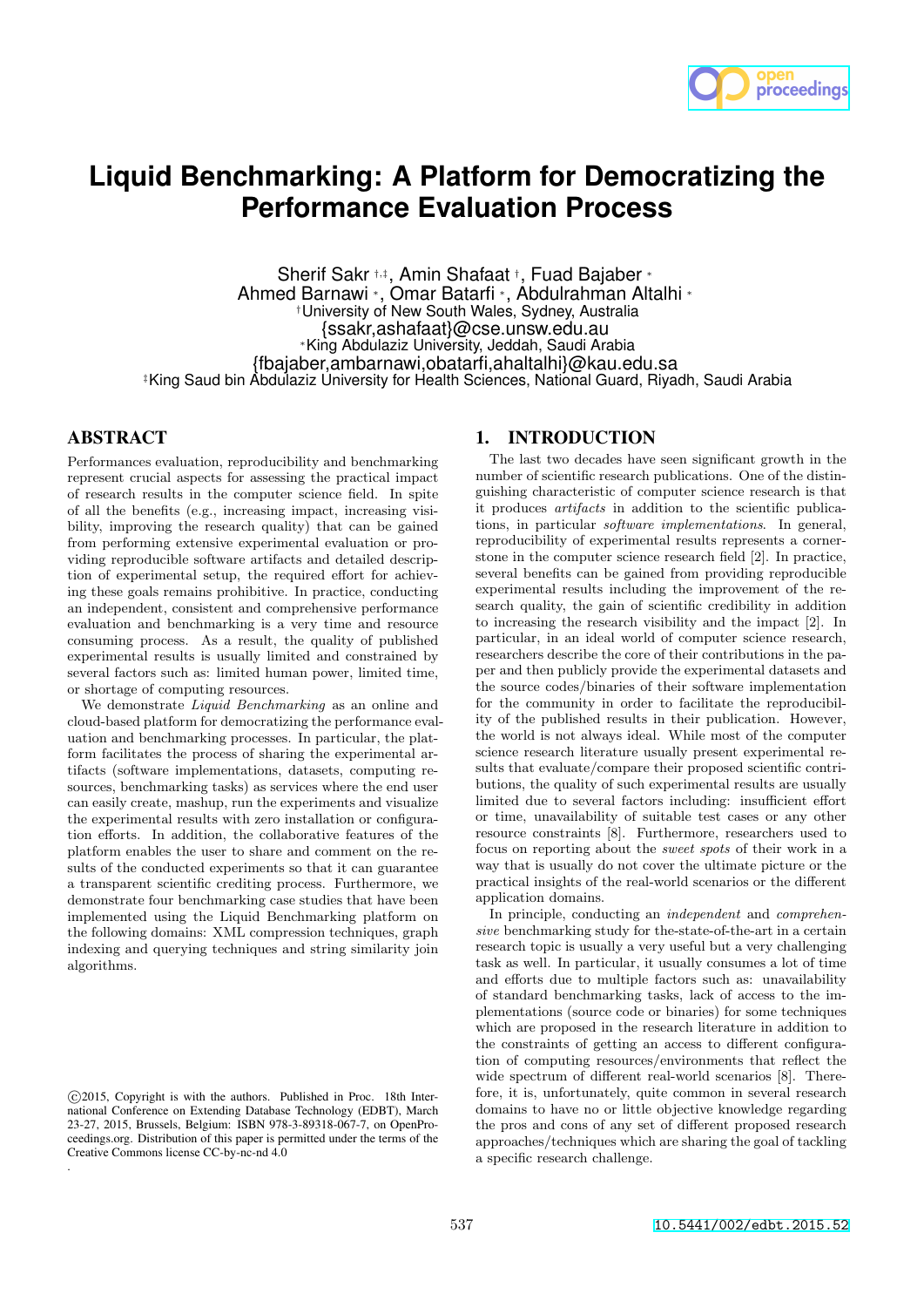Recently, the challenge of defining and conducting comprehensive performance evaluations and benchmarking studies has been recognized by different research communities. In addition, several conferences, publishers and funding agencies have started to encourage their authors to provide the descriptions and the software artifacts that can facilitate the reproducibility of the experimental results of their publications. For example, in the database research community, ACM SIGMOD 2008 was the first conference that offered to verify the repeatability of the published experiments by allowing the authors to submit their programs and experimental datasets [6]. In addition, since 2008, the VLDB conference has created a new experimental and analysis track that encourages the research community to publish manuscripts that report and document thorough experimental evaluation and benchmarking studies<sup>1</sup>. Furthermore, several proposals [1] and tutorials have been presented in the major database venues to promote the crucial importance of performance evaluation, reproducibility and benchmarking in database research [2, 5]. Other research communities have been following the same approach such as the Semantic Web<sup>2,3,4</sup>, Semantic Web Service<sup>5</sup>, Business Process<sup>6</sup>, Information Retrieval<sup>7</sup> in addition to the general Executable Paper Grand Challenge<sup>8</sup>. Although such types of research publications and benchmarking efforts are useful and important, however, they suffer from a main limitation which is that they present particular snapshots for the state-of-theart that reflect the status at the time of their execution. In practice, the state-of-the-art in any research domain is always dynamic and evolving by default. For instance, new techniques that address the same research challenge of a previously published snapshot paper can be introduced or the performance characteristics of previously evaluated techniques can differ. Thus, such papers can be outdated shortly after they have been published.

In this paper, we demonstrate Liquid Benchmarking [8] as an online, collaborative and cloud-based platform that seeks to remedy the above mentioned challenges and problems by facilitating the democratization and improving the quality of the performance evaluation and benchmarking processes in the computer science research domain. In particular, we summarize the main strengths of our platform as follows:

- The platform dramatically reduces the time and effort for conducting performance evaluation process by facilitating the process of sharing the experimental artifacts (software implementations, datasets, computing resources, benchmarking tasks) and enabling the users to easily create, mashup and run the experiments with zero installation or configuration efforts.
- The platform supports for searching, comparing, ana-

4 http://iswc2014.semanticweb.org/

lyzing and visualizing (using different built-in visualization tools) the results of previous experiments.

- The users of the platform can subscribe to get notifications about the results of any new running experiments for the domains/benchmarks of their own interests.
- The social and collaborative features of the platform enables turning the performance evaluation and benchmarking process into a living process where different users can run different experiments, share the results of their experiments with other users in addition to commenting on the results of the conducted experiments by themselves or by other users of the platform. Such features guarantee the utilization of the wisdom of the crowd, the freshness of the results, the establishment of a transparent process for scientific crediting and the development of scientific advances that trust and build on previous research contributions.

## 2. PLATFORM DESIGN

## 2.1 Underlying Technologies

The features and design decisions of the Liquid Benchmarking platform combine the facilities provided by different technologies as follows:

- Software-as-a-Service: The platform relies on the RESTful architectural style as an effective software distribution mechanism in which software implementations get hosted on the computing environments and made available as web services to the end-users over the Internet. Such mechanism requires zero downloading, installation or configuration effort at the side of the end user where all communication with software can be achieved using HTTP methods.
- Cloud Computing: The platform utilizes cloud computing as an effective technology for broad sharing of hardware resources and computing environments via the Internet. In particular, virtualization is a key technology of the cloud computing paradigm that improves the manageability of hardware resources by flexibly allowing computing resources to be provisioned on demand (in the form of virtual machines) and hiding the complexity of resource sharing details from cloud users. In practice, conducting a fair and apples-toapples comparison between any competing software implementations requires performing their experiments using exactly the same computing environment [8]. In addition, performing a comprehensive and insightful evaluation process that assess different performance characteristics of the evaluated software implementations may require using several virtual machines with variant and scaling (in terms of computing resources) configuration settings (e.g. main memory, disk storage, CPU speed) that reflect different real-world scenarios [8]. The Liquid Benchmarking platform utilizes the virtualization technology for maintaining the testing computing environments in cloud platforms in the form of pre-configured virtual machines (with different configurations) which are hosting the competing software implementations (in the form of web services) and are shared by the end-users of the benchmark.
- Collaborative and Social Software: The platform is enabled with different Web 2.0 capabilities (e.g. user comments, tagging, forums) that support human inter-

<sup>1</sup> http://www.vldb.org/pvldb/vol1.html

<sup>2</sup> http://challenge.semanticweb.org/

<sup>3</sup> http://2014.eswc-conferences.org/important-dates/ call-challenges

call-replication-benchmark-data-software-papers 5 http://sws-challenge.org/wiki/index.php/Main\

textunderscorePage 6 http://processcollections.org/past/2013-2/ matching-contest

<sup>7</sup> http://www2.informatik.hu-berlin.de/~wandelt/

searchjoincompetition2013/

<sup>8</sup> http://www.executablepapers.com/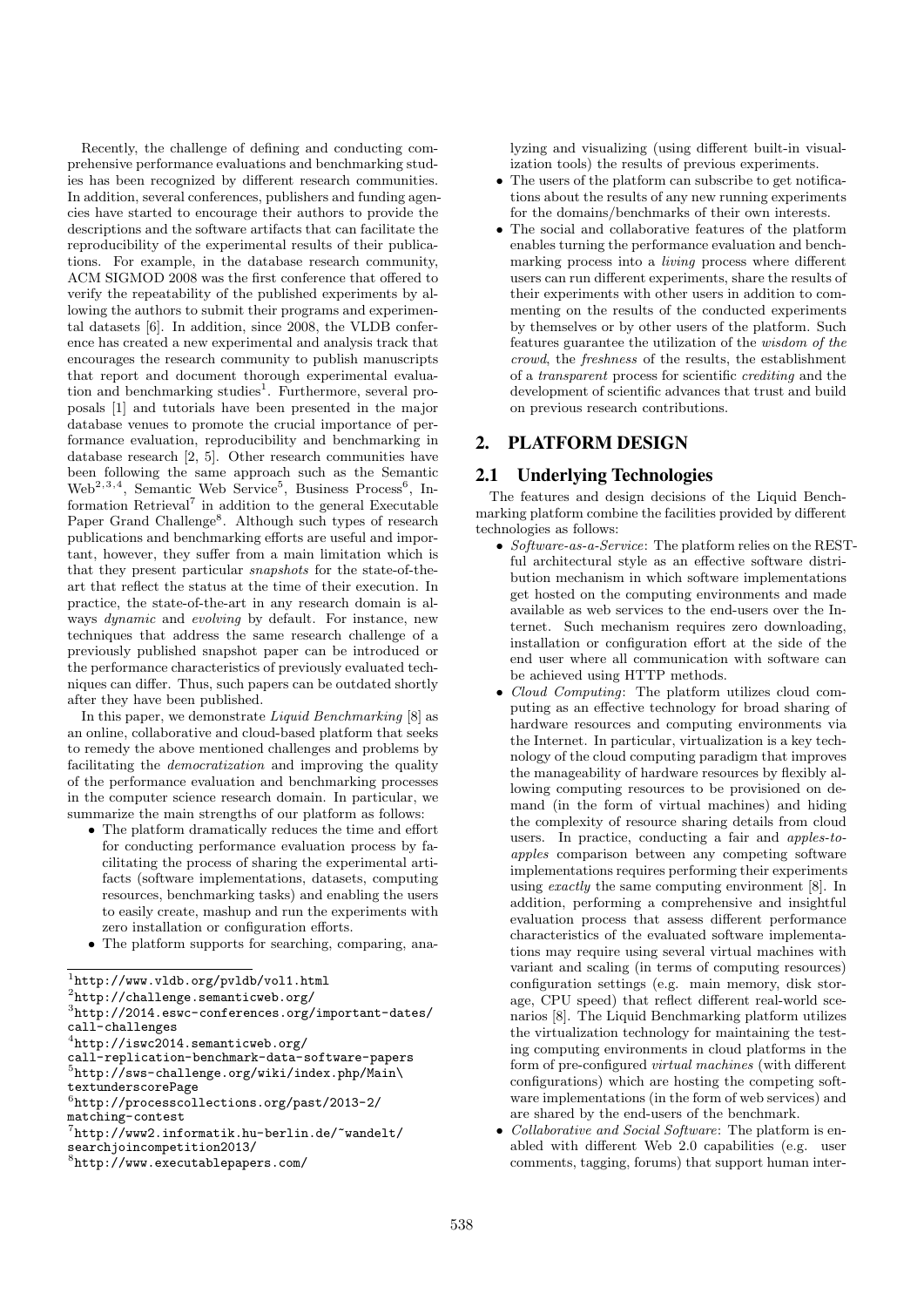action and facilitates the building of online communities between groups of researchers who share the same interests (peers) where they can interact and work together in an effective and productive way. Most important, the platform supports sharing the performance evaluation and benchmarking artifacts (e.g., software implementations, datasets, virtual machines) in a workable environment.

# 2.2 Benchmark Specifications

In Liquid Benchmarking, each benchmark is configured by defining the following main components:

- Evaluated Solutions: Represent the set of competing software implementations (e.g. algorithms, techniques, systems) which are sharing the goal of tackling the subject research challenge of the benchmark. The implementation of each evaluated solution needs to be wrapped with a web service interface before being integrated on the benchmark.
- Service Schema: Defines the set of parameters (inputs and outputs) that need to be defined for interfacing with the services of the evaluated solutions.
- Task(s): Describes an operation which is specified for evaluating the competing implementations (e.g. queries, update operations, compression operations). In particular, each task represent an instantiation for the parameters of the service schema with a set of value that describes the specification of the task.
- $Metric(s)$ : Represents a measure (e.g. execution time, response time, throughput) for evaluating the competing software implementations in performing the benchmarking tasks. In particular, it provides the basis for comparing the competing software implementations.
- Testing  $Environment(s)$ : Represents a set of resources configuration (e.g., CPU, disk, memory) for a computing environment (virtual machine) that hosts the services of competing software implementations.

#### 2.3 Platform Components and Architecture

Figure 1 illustrates the architecture of the Liquid Benchmarks platform which are equipped with several components that are described as follows:

- Web-based User Interface: This component provides the end user with a user-friendly interface where he/she can mash up the components (e.g., services, tasks, metrics, computing environments) of the experiment in a *drag and drop* style. It also provides the enduser with other features such as: managing user account, maintaining the metadata store, searching and commenting on the results of previous experiments, subscribing to the results of a benchmark in addition to analyzing and visualizing the experimental results.
- Metadata Store: This component stores the information about the components (e.g., services, service schema, tasks, virtual machines) of the benchmark.
- Experiment Manager: The experiment manager receives the specification of the user-defined experiment, configured by the Liquid Benchmark UI, which is then registered for execution on the Experiment Queue. In principle, the experiment queue is used by the Experiment Execution Engine to ensure that the execution of one experiment in a testing environment is not going to influence the execution of another experi-



Figure 1: Platfrom Architecture

ment in the same environment (an experiment can only start after the end of the current experiment, if exist, on the computing environment). Through the experiment life cycle, the Experiment Execution Engine sends a set of notification events to the Notification Center with the status of the experiment till its completion and storing its results in the Repository of Experimental Results for further analysis and visualization purposes. It should be noted that the Experiment Execution Engine is the component that is responsible for managing the life cycle of testing environments. In particular, it starts the virtual machine of a testing environment for running an experiment if it has been in a stopped mode or it stops the virtual machine if it has been idle for a while and has no pending experiments in the queue.

- Repository of Experiment Results: This repository stores the results of all experiments associated with their configuration parameters, *provenance* information (e.g. timestamp, user) and social information (e.g. comments, discussions). Clearly, end-users can search and view the contents of this repository to analyze, compare, visualize and comment on the results of the previously running experiments without taking the time of re-running or creating them from scratch.
- Visualization Manager: This component is equipped with a set of *visualization styles* (e.g. column charts, line charts) for presenting and comparing the results (metrics) of the selected experiments by the end-user.